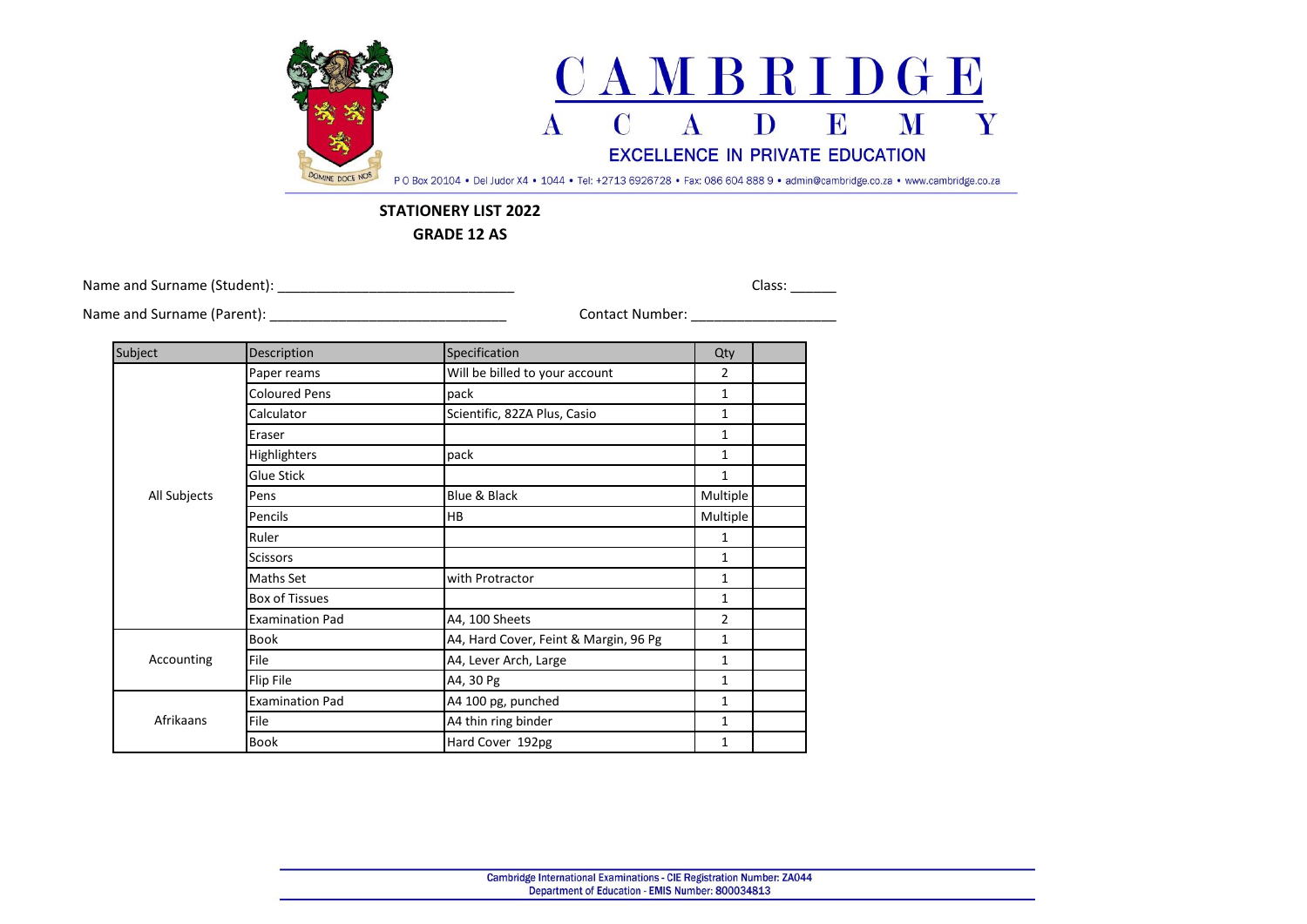

## **STATIONERY LIST 2022 (Continued)**

|                         | <b>GRADE 12AS</b>             |                                        |                |  |
|-------------------------|-------------------------------|----------------------------------------|----------------|--|
| <b>Biology</b>          | <b>Book</b>                   | A4, Hard Cover, Feint & Margin, 288 Pg | $\mathbf{1}$   |  |
|                         | Craft Knife                   |                                        | $\mathbf{1}$   |  |
|                         | <b>Examination Pad</b>        | A4, 100 Pg                             | $\mathbf{1}$   |  |
|                         | Lab Coat                      |                                        | $\mathbf{1}$   |  |
|                         | Paper Towel                   | Kitchen Roll (2pack)                   | $\mathbf{1}$   |  |
|                         | <b>Permanent Marker</b>       | <b>Blue or Black - Fine</b>            | $\mathbf{1}$   |  |
|                         | Safety Glasses                |                                        | $\mathbf{1}$   |  |
|                         | Small hand towel              | Any old                                | $\mathbf{1}$   |  |
|                         | Flip File                     | 20 pg                                  | 1              |  |
|                         | Sponge                        | Small kitchen Scourer                  | $\mathbf{1}$   |  |
|                         |                               |                                        |                |  |
| <b>Business Studies</b> | Have from previous year       |                                        |                |  |
|                         |                               |                                        |                |  |
|                         | <b>Book</b>                   | A4, Hard Cover, Feint & Margin, 192 Pg | $\overline{2}$ |  |
|                         | <b>Examination Pad</b>        | A4, 100 Sheets                         | $\overline{2}$ |  |
|                         | Paper Towel                   | Roll                                   | $\overline{2}$ |  |
|                         | <b>Safety Glasses</b>         | (Used GR 8-12)                         | $\mathbf{1}$   |  |
| Chemistry / Physics     | Lab Coat                      | 32, 34, 36, 38 (Used GR 8-12)          | 1              |  |
|                         | Small kitchen scouting sponge | Any                                    | $\mathbf{1}$   |  |
|                         | Yellow dishwashing gloves     | Any                                    | $\mathbf{1}$   |  |
|                         | Permanent Marker black (Fine) |                                        | $\mathbf{1}$   |  |
|                         | File                          | A4, lever Arch                         | $\mathbf{1}$   |  |
| English                 | <b>Examinatin Pads</b>        | Examination pad A4, 100pg              | $\mathbf{1}$   |  |
|                         | <b>Dividers</b>               | File deviders A4, pack of 10           | $\mathbf{1}$   |  |
|                         | Sleeves                       | A4, plastic pack of 20                 | $\mathbf{1}$   |  |
|                         |                               |                                        |                |  |

Cambridge International Examinations - CIE Registration Number: ZA044 Department of Education - EMIS Number: 800034813